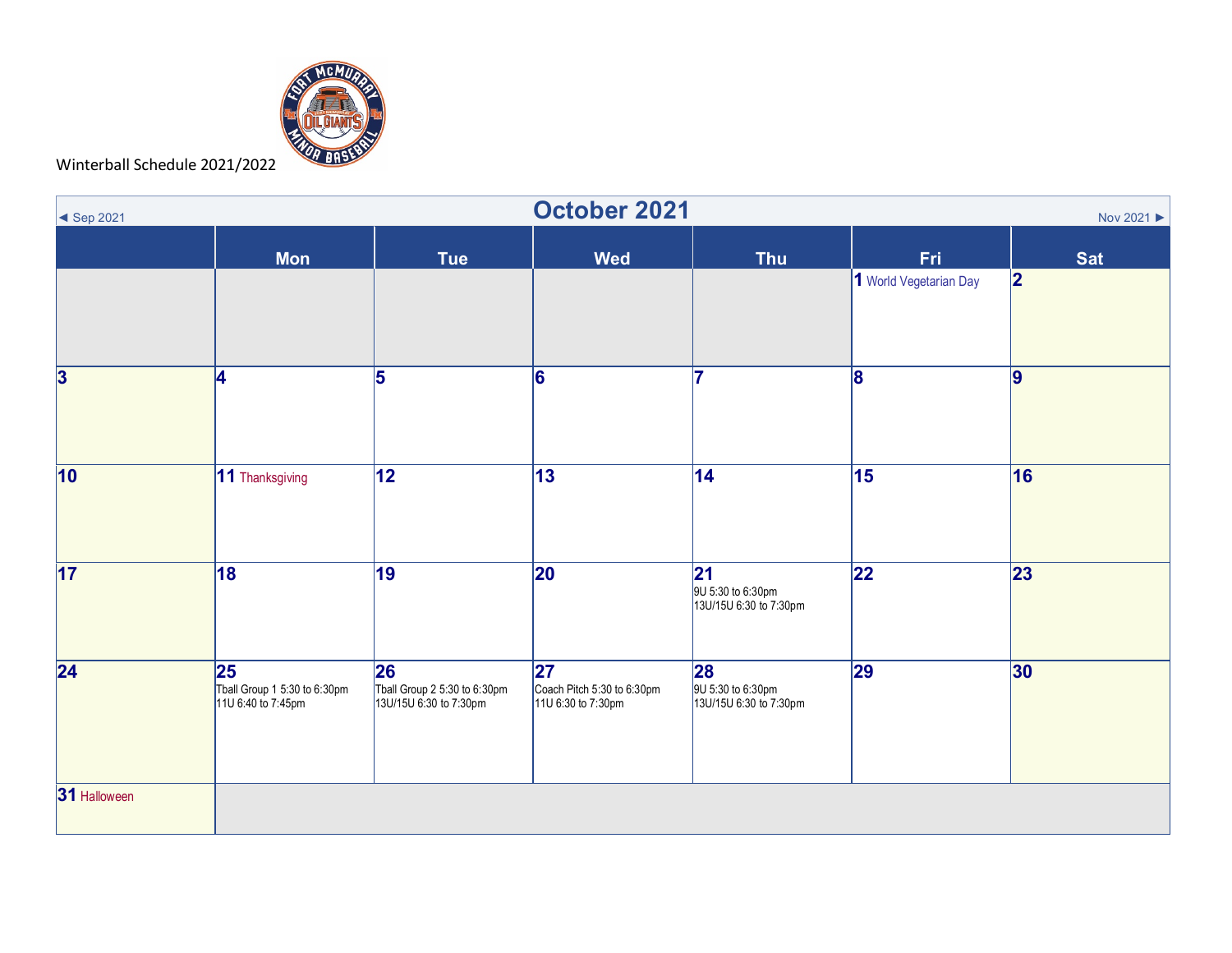| $\triangleleft$ Oct 2021 | <b>November 2021</b><br>Dec 2021 ▶                        |                                                                          |                                                                     |                                                  |     |            |  |  |
|--------------------------|-----------------------------------------------------------|--------------------------------------------------------------------------|---------------------------------------------------------------------|--------------------------------------------------|-----|------------|--|--|
| <b>Sun</b>               | <b>Mon</b>                                                | <b>Tue</b>                                                               | <b>Wed</b>                                                          | <b>Thu</b>                                       | Fri | <b>Sat</b> |  |  |
|                          | Tball Group 1 5:30 to 6:30pm<br>11U 6:40 to 7:45pm        | $\overline{2}$<br>Tball Group 2 5:30 to 6:30pm<br>13U/15U 6:30 to 7:30pm | 3<br>Coach Pitch 5:30 to 6:30pm<br>11U 6:30 to 7:30pm               | 4<br>9U 5:30 to 6:30pm<br>13U/15U 6:30 to 7:30pm | 5   | 6          |  |  |
| $\overline{7}$           | 8<br>Tball Group 1 5:30 to 6:30pm<br>11U 6:40 to 7:45pm   | 9<br>Tball Group 2 5:30 to 6:30pm<br>13U/15U 6:30 to 7:30pm              | $\overline{10}$<br>Coach Pitch 5:30 to 6:30pm<br>11U 6:30 to 7:30pm | 11 Remembrance Day<br>No Winterball              | 12  | $\vert$ 13 |  |  |
| 14                       | 15<br>Tball Group 1 5:30 to 6:30pm<br>11U 6:40 to 7:45pm  | 16<br>Blackout                                                           | $\overline{17}$<br>Blackout                                         | 18 <br>Blackout                                  | 19  | 20         |  |  |
| 21                       | 22 <br>Tball Group 1 5:30 to 6:30pm<br>11U 6:40 to 7:45pm | 23<br>Blackout                                                           | 24 <br>Blackout                                                     | 25<br>Blackout                                   | 26  | 27         |  |  |
| 28                       | 29<br>Blackout                                            | 30<br>Tball Group 2 5:30 to 6:30pm<br>13U/15U 6:30 to 7:30pm             | <b>Blackout days no Winterball</b>                                  |                                                  |     |            |  |  |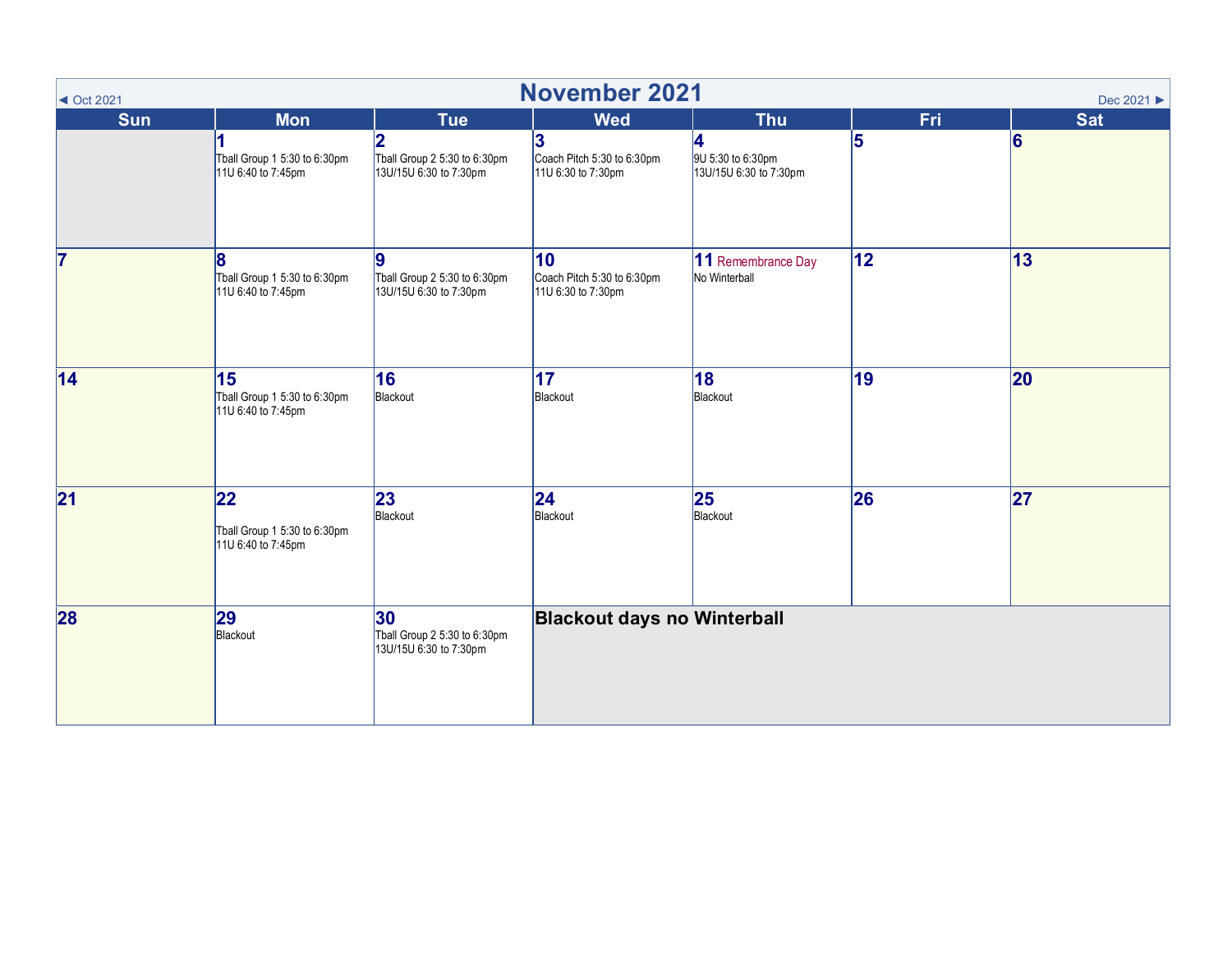| <b>December 2021</b><br>Jan 2022<br>◀ Nov 2021 |                                                           |                                                              |                                                        |                                                   |     |                                            |  |
|------------------------------------------------|-----------------------------------------------------------|--------------------------------------------------------------|--------------------------------------------------------|---------------------------------------------------|-----|--------------------------------------------|--|
| <b>Sun</b>                                     | <b>Mon</b>                                                | <b>Tue</b>                                                   | <b>Wed</b>                                             | <b>Thu</b>                                        | Fri | <b>Sat</b>                                 |  |
|                                                |                                                           |                                                              | 1<br>Coach Pitch 5:30 to 6:30pm<br>11U 6:30 to 7:30pm  | 2<br>9U 5:30 to 6:30pm<br>13U/15U 6:30 to 7:30pm  | 3   | 4                                          |  |
| 5                                              | 6<br>Tball Group 1 5:30 to 6:30pm<br>11U 6:40 to 7:45pm   | Tball Group 2 5:30 to 6:30pm<br>13U/15U 6:30 to 7:30pm       | 8<br>Coach Pitch 5:30 to 6:30pm<br>11U 6:30 to 7:30pm  | 9<br>9U 5:30 to 6:30pm<br>13U/15U 6:30 to 7:30pm  | 10  | 11                                         |  |
| 12                                             | 13 <br>Tball Group 1 5:30 to 6:30pm<br>11U 6:40 to 7:45pm | 14<br>Tball Group 2 5:30 to 6:30pm<br>13U/15U 6:30 to 7:30pm | 15<br>Coach Pitch 5:30 to 6:30pm<br>11U 6:30 to 7:30pm | 16<br>9U 5:30 to 6:30pm<br>13U/15U 6:30 to 7:30pm | 17  | 18                                         |  |
| 19                                             | 20<br>Christmas Break<br>Dec 20 to 24                     | 21 <br>Christmas Break<br>Dec 20 to 24                       | 22<br>Christmas Break<br>Dec 20 to 24                  | 23<br>Christmas Break<br>Dec 20 to 24             | 24  | 25 Christmas<br>Happy Holidays from FMMBA! |  |
| 26 Boxing Day                                  | 27                                                        | 28                                                           | 29                                                     | 30                                                | 31  |                                            |  |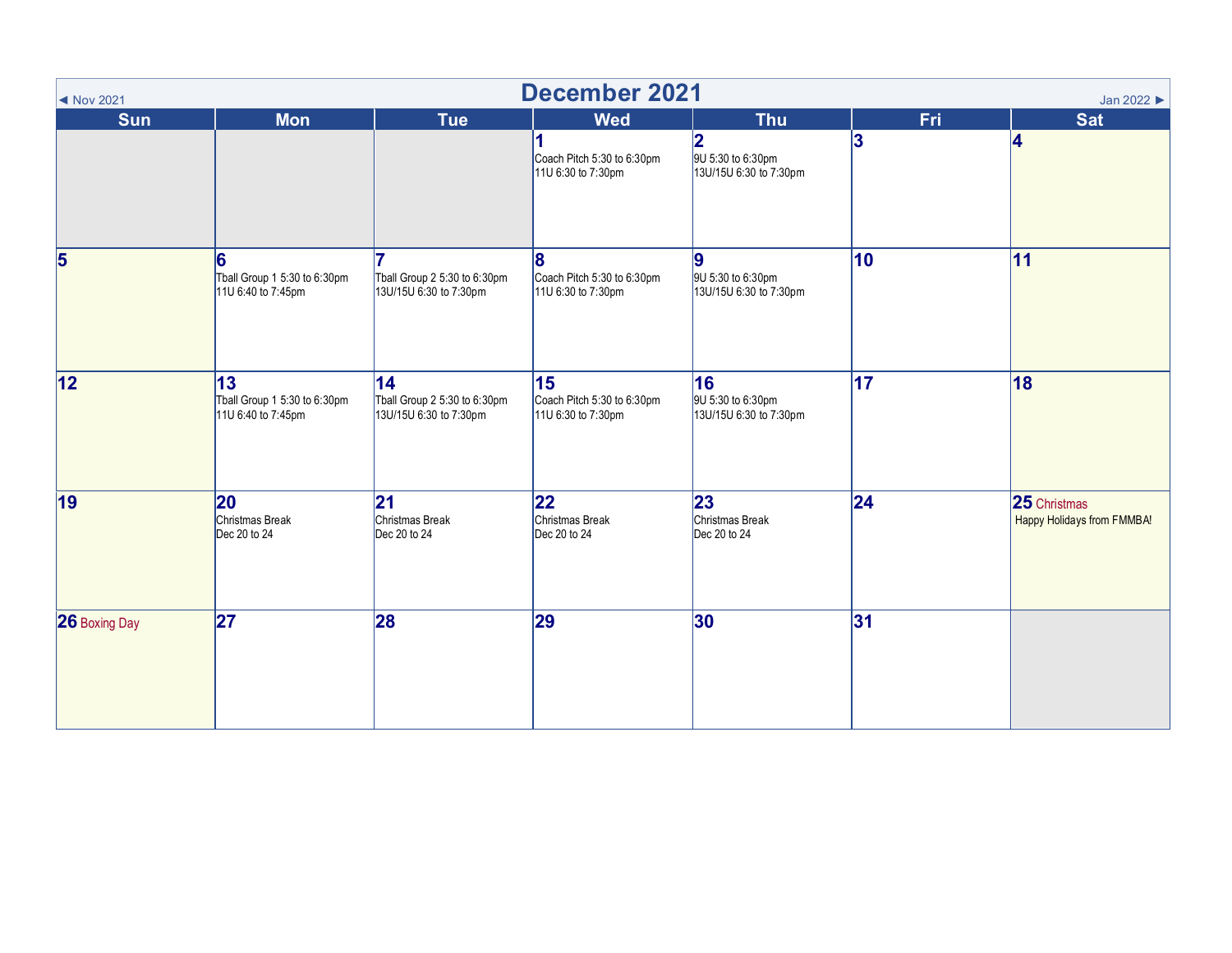<span id="page-3-0"></span>

| <b>January 2022</b><br>Feb 2022 ▶<br>$\blacktriangleleft$ Dec 2021 |                                                                       |                                                              |                                                                     |                                                             |           |                                |  |
|--------------------------------------------------------------------|-----------------------------------------------------------------------|--------------------------------------------------------------|---------------------------------------------------------------------|-------------------------------------------------------------|-----------|--------------------------------|--|
| <b>Sun</b>                                                         | <b>Mon</b>                                                            | <b>Tue</b>                                                   | <b>Wed</b>                                                          | <b>Thu</b>                                                  | Fri       | <b>Sat</b><br>1 New Year's Day |  |
| 2 Bank Holiday (QC)                                                | 3 <br>Holiday<br>No Winterball                                        | 4<br>Tball Group 2 5:30 to 6:30pm<br>13U/15U 6:30 to 7:30pm  | 5<br>Coach Pitch 5:30 to 6:30pm<br>11U 6:30 to 7:30pm               | 6<br>9U 5:30 to 6:30pm<br>13U/15U 6:30 to 7:30pm            | 7         | 8                              |  |
| $\overline{9}$                                                     | $\vert$ 10<br>Tball Group 1 5:30 to 6:30pm<br>11U 6:40 to 7:45pm      | 11<br>Tball Group 2 5:30 to 6:30pm<br>13U/15U 6:30 to 7:30pm | 12 <sub>2</sub><br>Coach Pitch 5:30 to 6:30pm<br>11U 6:30 to 7:30pm | $ 13\rangle$<br>9U 5:30 to 6:30pm<br>13U/15U 6:30 to 7:30pm | 14        | 15                             |  |
| 16                                                                 | $\overline{17}$<br>Tball Group 1 5:30 to 6:30pm<br>11U 6:40 to 7:45pm | 18<br>Tball Group 2 5:30 to 6:30pm<br>13U/15U 6:30 to 7:30pm | 19<br>Coach Pitch 5:30 to 6:30pm<br>11U 6:30 to 7:30pm              | 20<br>9U 5:30 to 6:30pm<br>13U/15U 6:30 to 7:30pm           | 21        | 22                             |  |
| 23                                                                 | 24 <br>Tball Group 1 5:30 to 6:30pm<br>11U 6:40 to 7:45pm             | 25<br>Tball Group 2 5:30 to 6:30pm<br>13U/15U 6:30 to 7:30pm | 26<br>Coach Pitch 5:30 to 6:30pm<br>11U 6:30 to 7:30pm              | 27<br>9U 5:30 to 6:30pm<br>13U/15U 6:30 to 7:30pm           | <b>28</b> | 29                             |  |
| 30                                                                 | 31 <br>Tball Group 1 5:30 to 6:30pm<br>11U 6:40 to 7:45pm             |                                                              |                                                                     |                                                             |           |                                |  |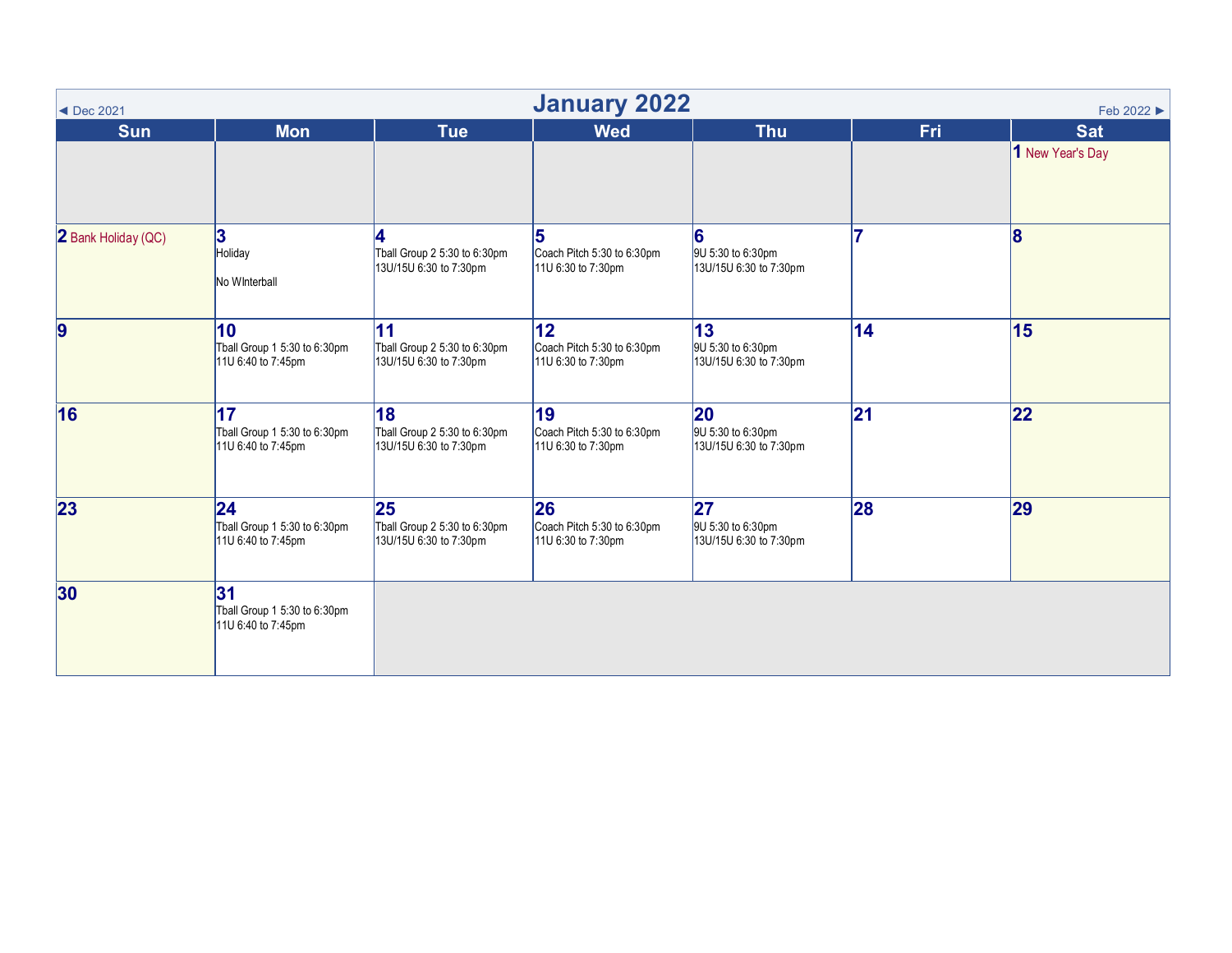| <b>February 2022</b><br>Mar 2022 ▶<br>$\triangleleft$ Jan 2022 |                                                                                            |                                                                                           |                                                         |                                                    |                             |            |  |  |
|----------------------------------------------------------------|--------------------------------------------------------------------------------------------|-------------------------------------------------------------------------------------------|---------------------------------------------------------|----------------------------------------------------|-----------------------------|------------|--|--|
| <b>Sun</b>                                                     | <b>Mon</b>                                                                                 | <b>Tue</b>                                                                                | <b>Wed</b>                                              | <b>Thu</b>                                         | Fri                         | <b>Sat</b> |  |  |
|                                                                |                                                                                            | 1 Chinese New Year                                                                        | 2 Groundhog Day                                         | 3                                                  | 4                           | 5          |  |  |
|                                                                |                                                                                            | Tball Group 2 5:30 to 6:30pm<br>13U/15U 6:30 to 7:30pm                                    | Coach Pitch 5:30 to 6:30pm<br>11U 6:30 to 7:30pm        | 9U 5:30 to 6:30pm<br>13U/15U 6:30 to 7:30pm        |                             |            |  |  |
| 6 Super Bowl                                                   | Tball Group 1 5:30 to 6:30pm<br>11U 6:40 to 7:45pm                                         | Tball Group 2 5:30 to 6:30pm<br>13U/15U 6:30 to 7:30pm                                    | 9<br>Coach Pitch 5:30 to 6:30pm<br>11U 6:30 to 7:30pm   | 10<br>9U 5:30 to 6:30pm<br>13U/15U 6:30 to 7:30pm  | 11                          | 12         |  |  |
| 13                                                             | 14 Valentine's Day<br>Tball Group 1 5:30 to 6:30pm<br>11U 6:40 to 7:45pm                   | 15 Nat'l. Flag of Canada<br>Day<br>Tball Group 2 5:30 to 6:30pm<br>13U/15U 6:30 to 7:30pm | 16<br>Coach Pitch 5:30 to 6:30pm<br>11U 6:30 to 7:30pm  | 17 <br>9U 5:30 to 6:30pm<br>13U/15U 6:30 to 7:30pm | 18                          | 19         |  |  |
| 20                                                             | 21 Family Day<br>(AB, NB, ON, SK)<br>No Winterball                                         | $22 \overline{)}$<br>Tball Group 2 5:30 to 6:30pm<br>13U/15U 6:30 to 7:30pm               | 23 <br>Coach Pitch 5:30 to 6:30pm<br>11U 6:30 to 7:30pm | 24 <br>9U 5:30 to 6:30pm<br>13U/15U 6:30 to 7:30pm | <b>25</b> Heritage Day (YT) | 26         |  |  |
| 27                                                             | 28<br>Tball Group 2 5:30 to 6:30pm<br>13U/15U 6:30 to 7:30pm<br>Last session of Winterball |                                                                                           |                                                         |                                                    |                             |            |  |  |